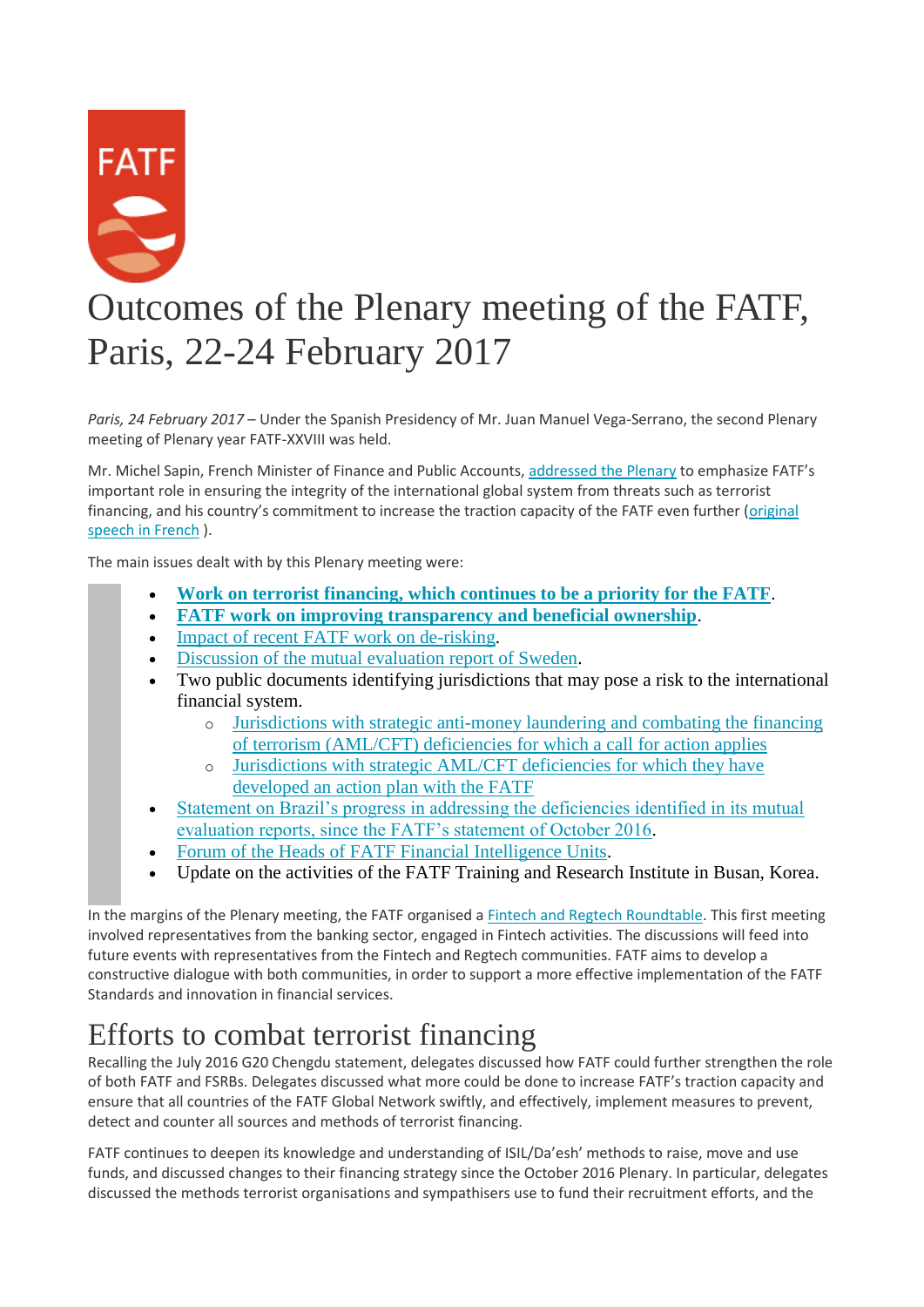use of new payment products and technology (including virtual currencies) to finance terrorism. Up-to-date knowledge and understanding of the financing of ISIL and its affiliates is critical to taking effective actions to disrupt their access to funding and deprive them of the ability to finance terrorist attacks.

The FATF adopted a revision to the Methodology for assessing how countries criminalise terrorist financing (Recommendation 5 and Immediate Outcome 9). This follows the October 2016 revision of the interpretive note to Recommendation 5, which clarified the scope of the term 'economic support' to cover a broad range of economic support, including trade in oil and other natural resources and assets which could be used to obtain funds.

The FATF Strategy on Combatting Terrorist Financing highlights the importance of more effective domestic coordination and international co-operation. Delegates discussed progress on two important projects to identify challenges and best practices in the context of domestic Inter-agency information sharing and private-private information sharing respectively. The FATF also considered the results of a survey by the Institute of International Finance to identify obstacles to information sharing by the private sector. These projects will be further developed and discussed at the forthcoming Typologies Experts meeting in Moscow in April (domestic sharing) and the Private Sector Consultative Forum in Vienna in March (private sharing). The final reports are expected to be published later in 2017.

#### FATF work on improving transparency and beneficial ownership

Improving transparency and beneficial ownership information is high on the FATF's agenda. Since it first introduced standards on beneficial ownership in 2003, the FATF has revised and strengthened these standards, and issued guidance to improve their implementation.

However, effective implementation of these measures continues to be a challenge, and FATF is prioritising work to improve transparency and beneficial ownership. The FATF and the Global Forum on Transparency and Exchange of Information for Tax Purposes (Global Forum) are working to reinforce each other's work to improve the effective implementation of international standards in this area.

At this Plenary, delegates discussed progress in FATF's comprehensive programme of work on beneficial ownership.

- In collaboration with the Egmont Group of Financial Intelligence unit, the FATF is undertaking a research project to identify the risks and the mechanisms used to hide and obscure beneficial ownership of corporate vehicles, the role of professional intermediaries, and the challenges in establishing beneficial ownership and how to overcome them. The discussions of the preliminary findings of this research will feed into the meeting of the Joint Experts Group in Moscow in April, where relevant experts and delegates will continue to work on these issues.
- Delegates discussed the preliminary analysis of the information gathered in the horizontal study on the effective supervision and enforcement of beneficial ownership obligations.
- Since the October 2016 Plenary, a mapping exercise has identified the areas where FATF and the Global Forum's respective processes coincide. The FATF discussed how to ensure that both bodies' processes result in consistent and mutually reinforcing recommendations to the assessed countries, while respecting the independent nature of the work carried out by each organisation.

#### Impact of recent FATF work on de-risking

The FATF has continued to monitor the impact of the Guidance on correspondent banking services which was issued in October 2016 to address the issue of de-risking and clarify how the risk-based approach should be applied to correspondent banking activity. The FATF will continue this work, in close collaboration with other relevant organisations such as the Financial Stability Board (FSB), the Committee on Payments and Market Infrastructures (CPMI), the International Monetary Fund (IMF), the World Bank and others.

## Discussion of the mutual evaluation report of Sweden